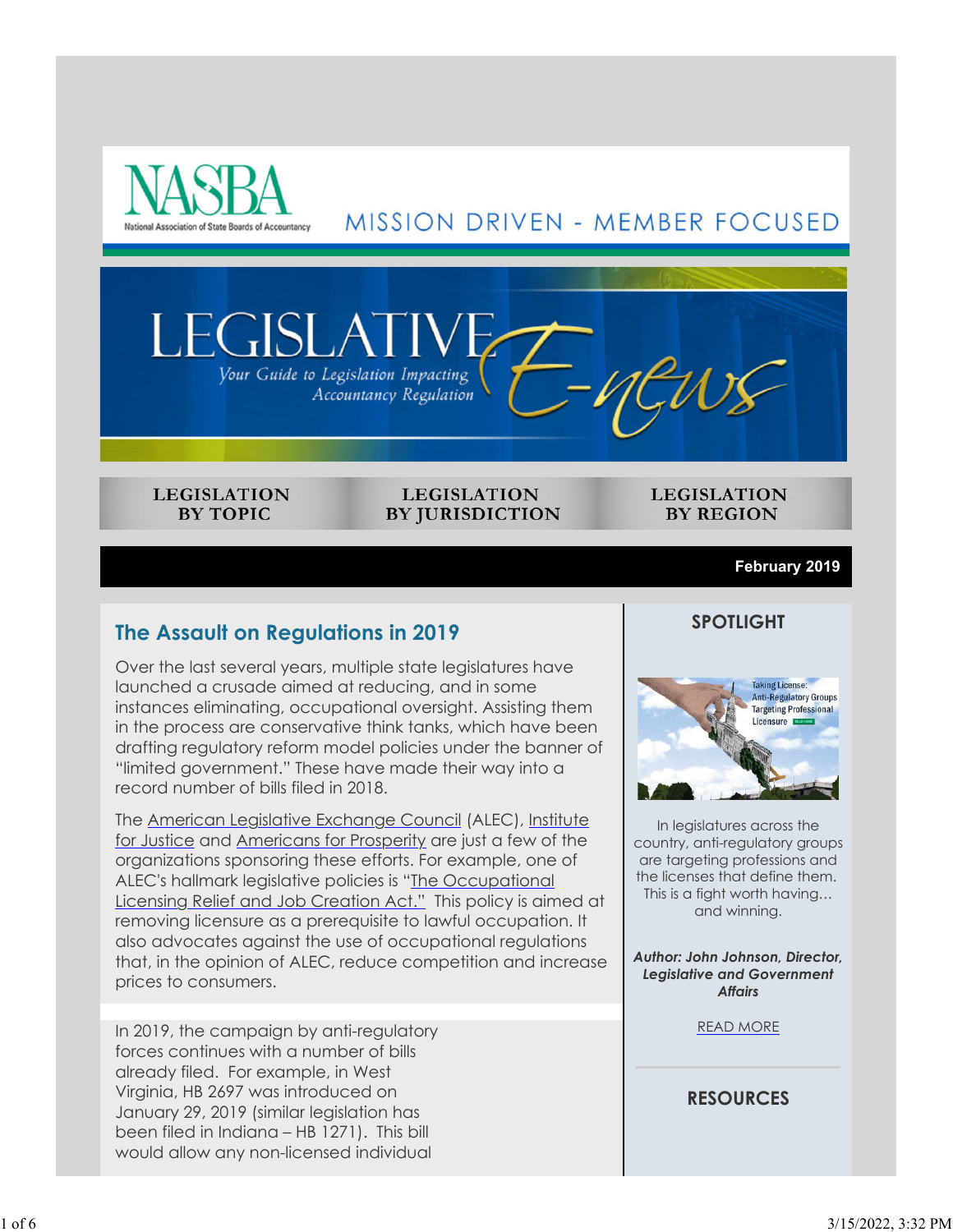**BOARD STATUTES** 

**KEY PERSON** CONTACT

**NC DENTAL IMPACT** 

**CONVENE & ADJOURN DATES** 

2017-18 LEGISLATION **SIGNED INTO LAW** 

to enter into a "non-licensed disclosure" agreement with a potential client, allowing a non-CPA to work in a lawful occupation without an occupational license. NASBA sent a communication to all West Virginia CPAs to inform them of this pending legislation.

**NASBA** YOUR HELF<br>IS NEEDED

To gain a sense of our rapid-response work in regard to West Virginia's legislation, view NASBA's e-communication.

# **View NASBA's E-Communication**

*To read NASBA's Director of Governmental and Legislative Affairs' response to these arguments, click here; NASBA also invites stakeholders to read the recent Myths and Facts document on the anti-licensure debate for future interactions with fellow stakeholders and legislators.*

# **Other Anti-regulatory Bills Filed in 2019**

**AZ HB 2231** – Defines "Less Restrictive Regulation" in order to clarify the provision found in Section 41-3502 D.

**CA AB 193** – Requires a comprehensive review of all occupational licensing requirements and identifies unnecessary licensing requirements that "cannot be adequately justified."

**CO HB 1117** - Current law requires the Department of Regulatory Agencies to analyze whether to begin or continue the regulation of a profession or occupation based on several factors. The bill elaborates on these factors and requires the department to find a present, significant and substantiated harm to consumers before recommending regulation. The bill further requires the department to recommend only the least restrictive regulation necessary to address the harm and to set guidelines for recommended regulation. influencers.

**CLICK TO CONTINUE**



In 2018, three states had firm mobility legislation signed into law – Michigan, Kentucky and New Hampshire. As of today, 25 jurisdictions have implemented firm mobility. With firm mobility legislation recently filed in Wyoming, and the legislation filed in New Jersey in 2018 being carried to its 2019 legislative session,

# **IN THE NEWS Grand Forks**

**Scott Meyer: An Idea to Support Military in ND**



**Governor Ron DeSantis Announces "Florida Deregathon" Event**

# **Lwittery**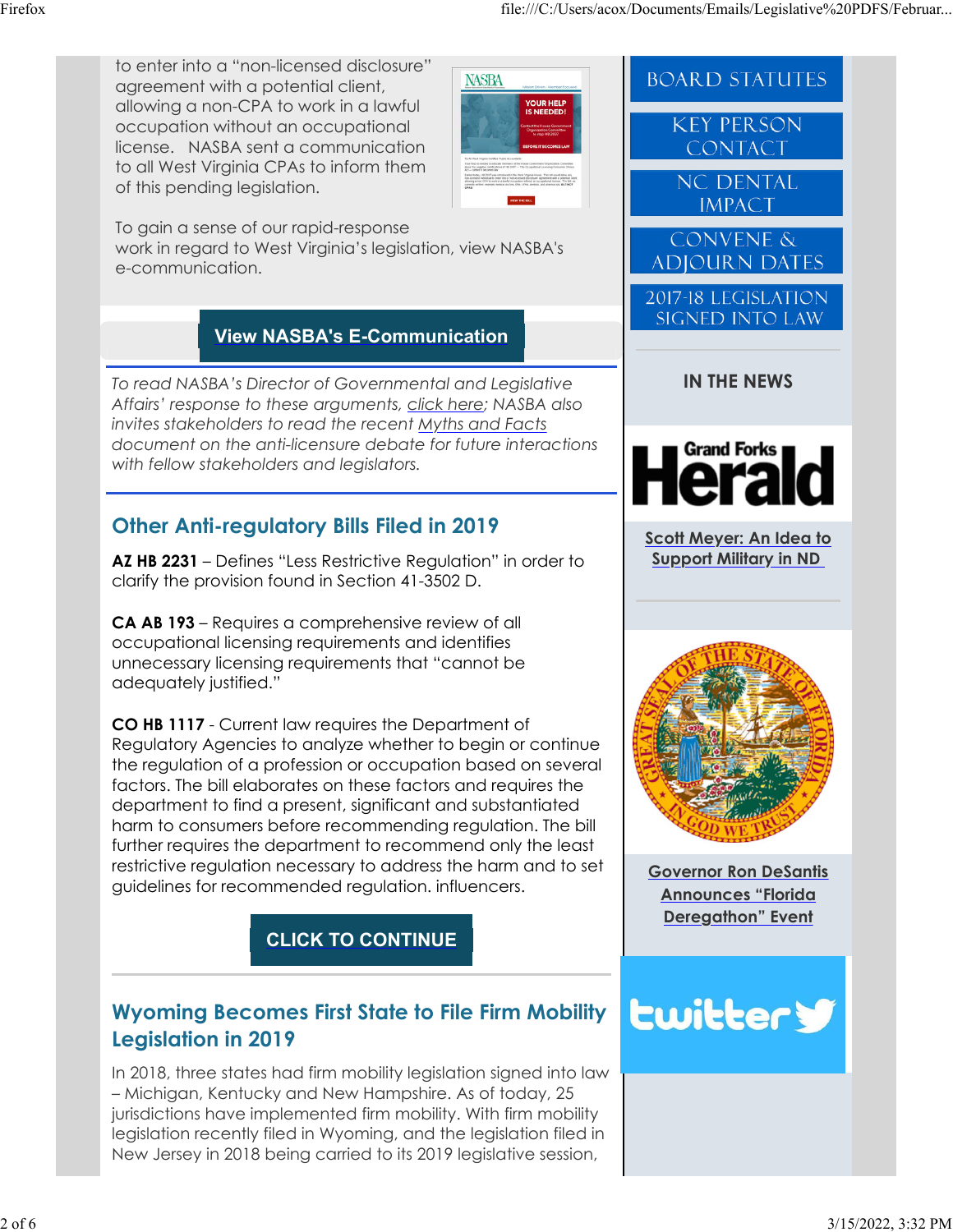there are currently two states with active legislation.



To view the New Jersey and Wyoming firm mobility legislation, click on the above **"LEGISLATION BY TOPIC"** link and then on the **"Firm Mobility"** button; you may also click on **"LEGISLATION BY JURISDICTION"** and then click on the jurisdiction within the map to see a list of legislative bills from the state.

# **Hawaii, South Dakota and Wyoming File Revised Definition of Attest Legislation**

In May 2014, the Uniform Accountancy Act (UAA) revised the definition of attest to include any examination, review or agreed-upon procedure performed using the Statement on Standards for Attestation Engagements (SSAE). By the end of 2018, 50 jurisdictions had adopted the updated, comprehensive definition of attest.

With Attest legislation recently filed in Hawaii, South Dakota and Wyoming; and the legislation filed in New Jersey in 2018 being carried to its 2019 legislative session, there are currently four states with active legislation.



@GovRonDeSantis tells state licensing boards they need to open the gates to allow more people into their professions. http://bit.ly /2GdxcRh via @ScottFist #FlaPol

# **Clarion Ledger**

Cut the Red Tape to Help Mississippi's Economy Grow Faster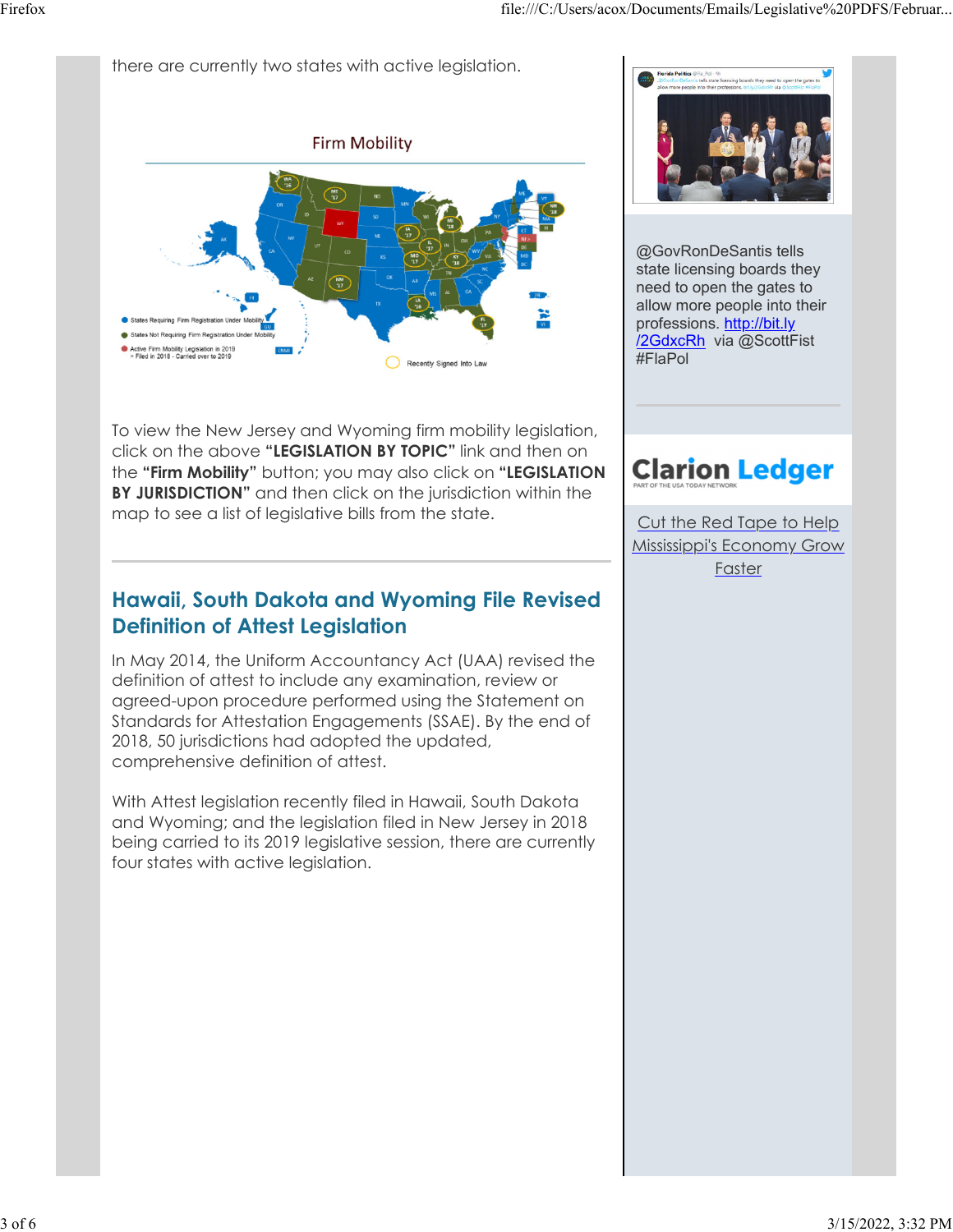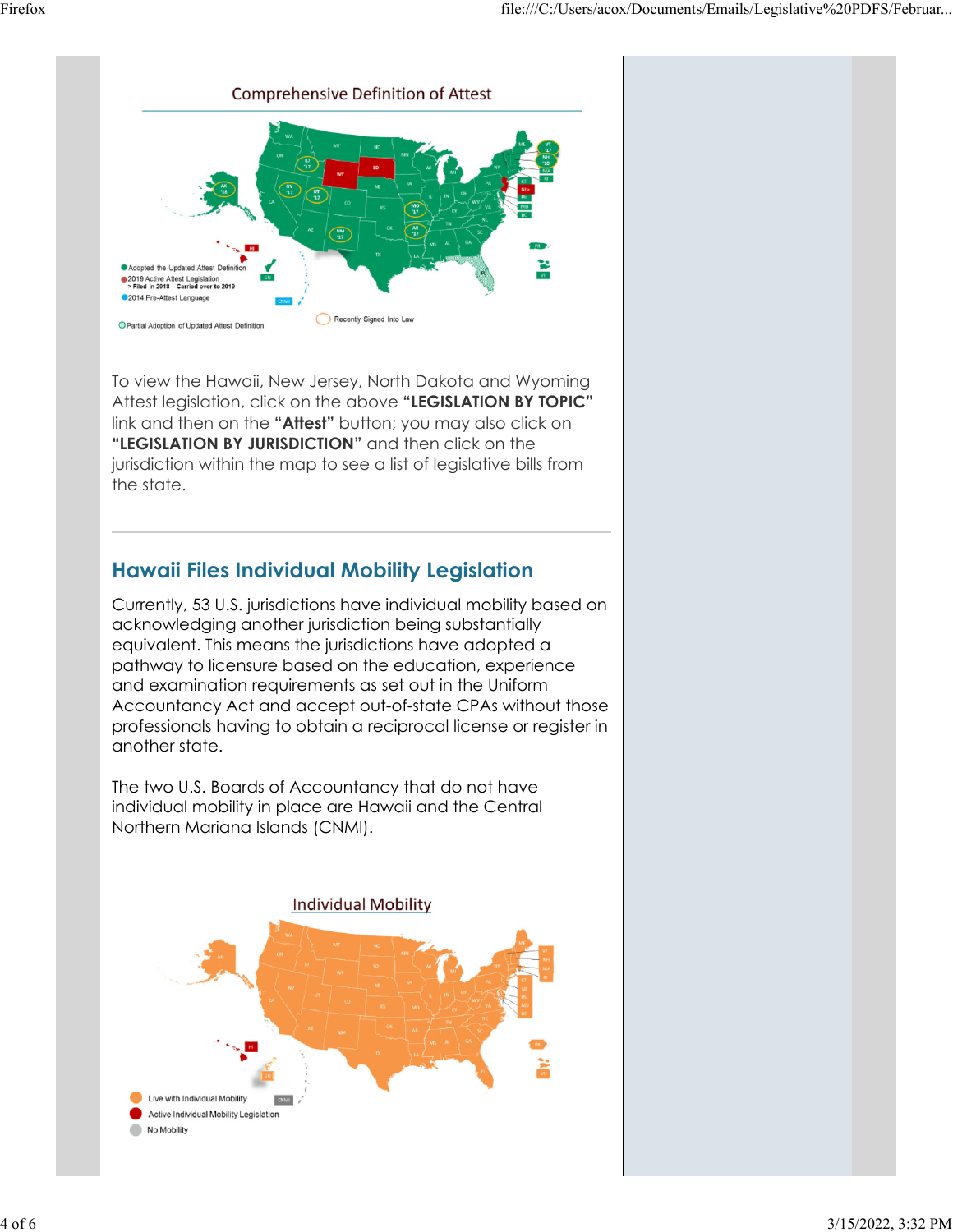To view the Hawaii Individual Mobility legislation, click on the above **"LEGISLATION BY TOPIC"** link and then on the **"Individual Mobility"** button; you may also click on **"LEGISLATION BY JURISDICTION"** and then click on the jurisdiction within the map to see a list of legislative bills from the state. **CPA Firm Ownership Legislation Filed in New York** Section 7(c) (1) of the Uniform Accountancy Act (UAA) outlines the guidelines for non-CPA firm ownership. The UAA requires CPAs to retain a majority stake of at least 51 percent in a firm, allowing for non-CPAs to own a minority stake. As of today, 52 jurisdictions allow non-CPAs to own a minority state in CPA firms. In addition to New York, Hawaii and CNMI are the other jurisdictions that have not adopted the UAA language allowing for non-CPAs to own a minority stake in a CPA firm. Firm Ownership Adopted a Simple Majority of CPA of Active Legislation Recently Signed into Law Have NOT adopted a Simple Majority of CPA ownership To view the legislation filed in New York, click on the above **"LEGISLATION BY TOPIC"** link and then on the **"Firm Ownership"** button; you may also click on **"LEGISLATION BY JURISDICTION"** and then click on the jurisdiction within the map to see a list of legislative bills from that state or territory. **Follow us on our social media channels.** [O] NATIONAL ASSOCIATION OF STATE BOARDS OF ACCOUNTANCY 150 Fourth Ave North, Suite 700, Nashville, TN 37219